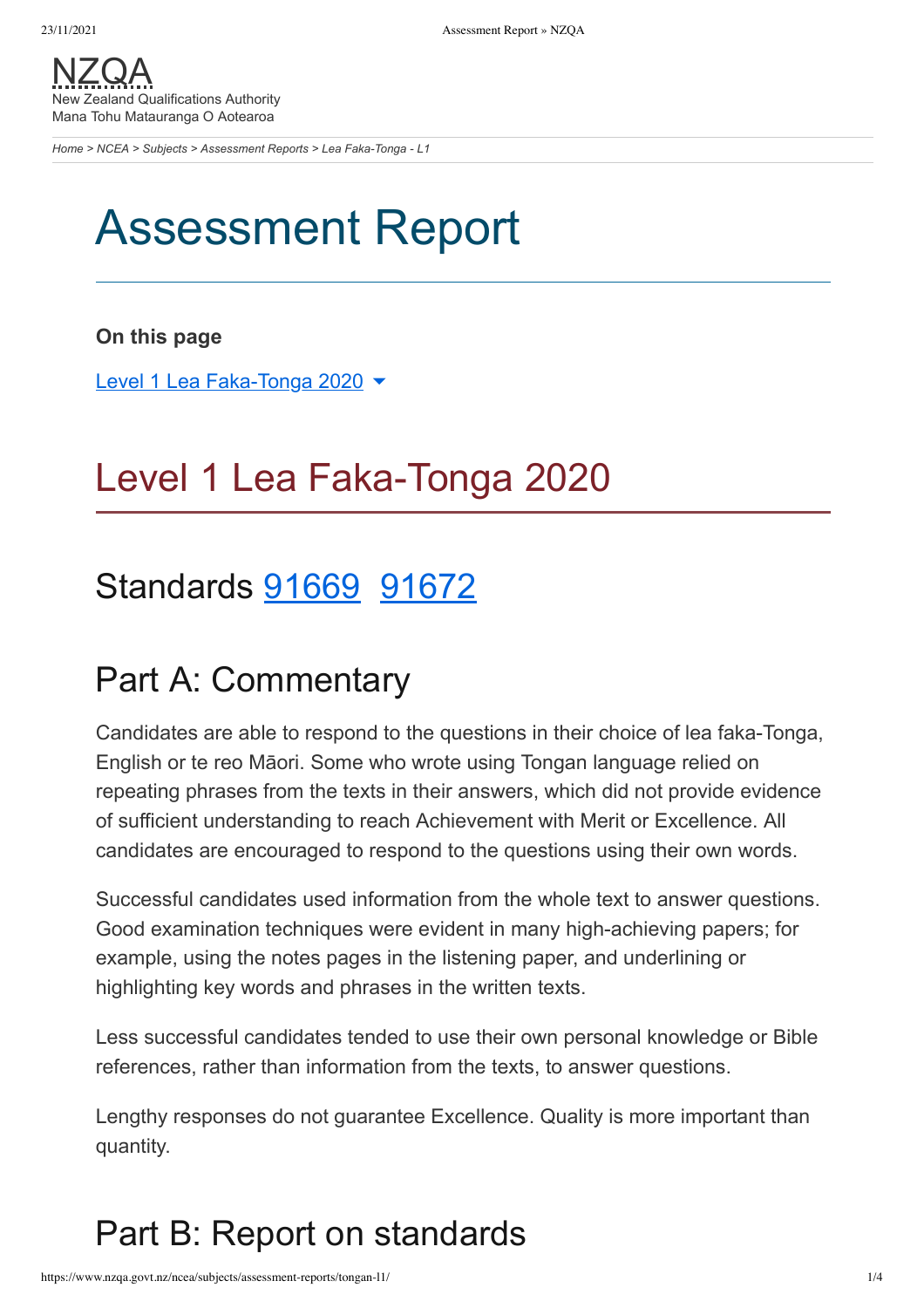### 91669: Demonstrate understanding of a variety of spoken Lea Faka-Tonga texts on areas of most immediate relevance

Candidates who were awarded Achievement commonly:

- gave authentic information from the texts
- wrote short answers that did not elaborate on any information from the texts
- · misunderstood some lexical items
- gave some incomplete answers.

Candidates whose work was assessed as Not Achieved commonly:

- guessed at answers
- left substantial parts of the exam booklets blank
- gave a few lexical items that were unrelated to the questions.

Candidates who were awarded Achievement with Merit commonly:

- presented detailed factual information correctly
- connected information from across the texts
- gave explanations in support of their answers
- addressed the questions using relevant information from the texts.

Candidates who were awarded Achievement with Excellence commonly:

- wrote thorough answers using their own words
- justified their answers with ideas from the texts
- presented in-depth understanding of all lexical items
- were able to read between the lines for implied meanings.

## 91672: Demonstrate understanding of a variety of Lea Faka-Tonga texts on areas of most immediate relevance

Candidates who were awarded Achievement commonly:

• were able to read and understood basic vocabulary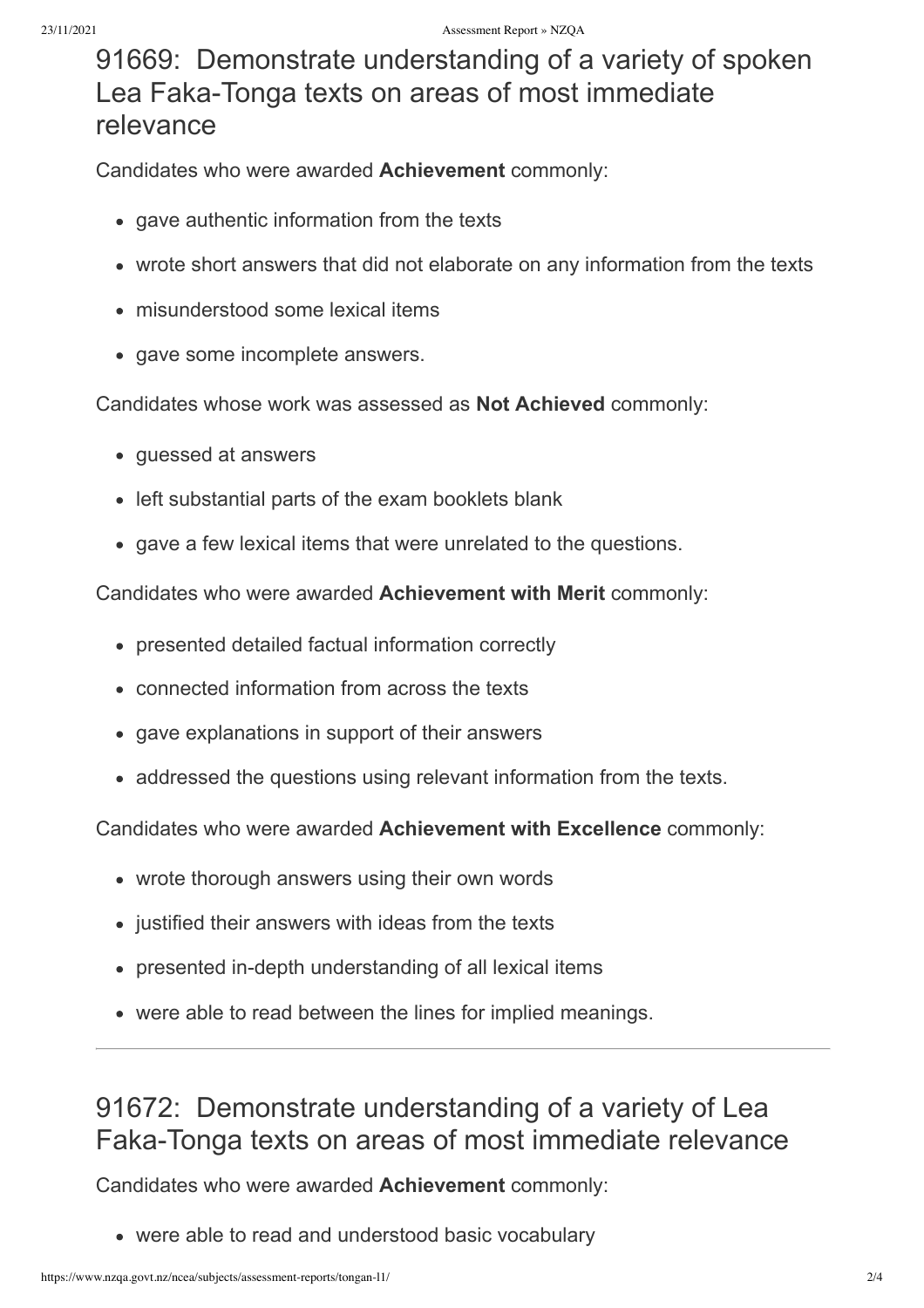- gave short, factual answers without elaboration
- were unfamiliar with some grammar patterns
- attempted most questions
- missed some key vocabulary.

#### Candidates whose work was assessed as Not Achieved

- guessed at answers and misunderstood many pieces of vocabulary
- gave uncertain, or two different answers
- wrote answers that were unrelated to the questions or topics
- did not attempt parts of some questions.

### Candidates who were awarded Achievement with Merit commonly:

- made connections between the facts and ideas presented
- gave detailed answers with more accurate information
- attempted all questions, but did not answer them all to the same depth
- showed understanding of more complex language forms
- answered each question correctly with relevant information.

Candidates who were awarded Achievement with Excellence commonly:

- gave detailed answers that showed a full understanding of the texts
- showed in-depth understanding of all lexical items and created wellconsidered answers
- understood a wide range of vocabulary and language features
- included implied meanings for most of their answers.

### Lea Faka-Tonga subject page

### **Previous years' reports**

2019 (PDF, 215KB) 2018 (PDF, 102KB) 2017 (PDF, 40KB) 2016 <u>(PDF, 205KB)</u>